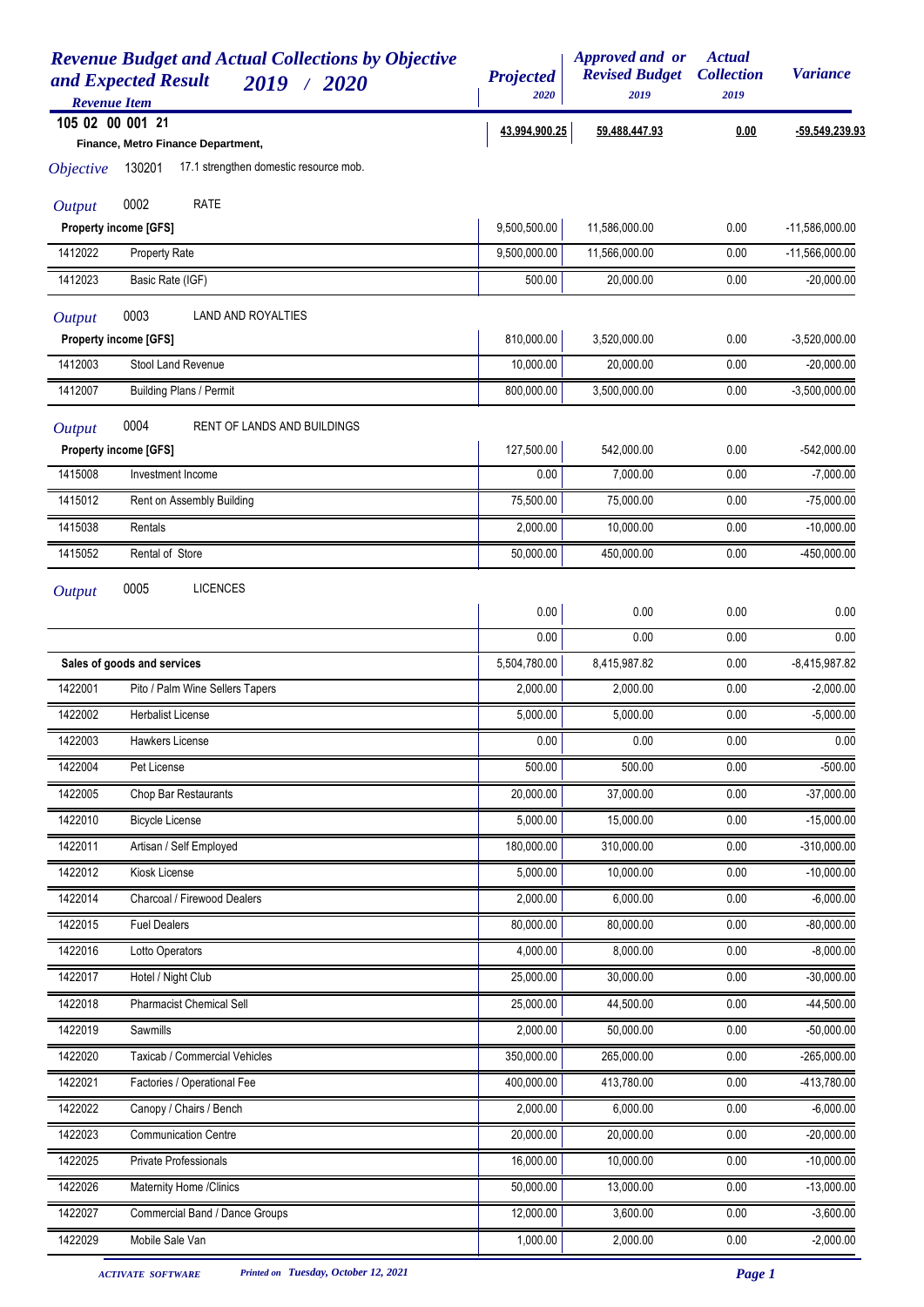| <b>Revenue Item</b> | <b>Revenue Budget and Actual Collections by Objective</b><br>and Expected Result<br>2019 / 2020 | <b>Projected</b><br>2020 | Approved and or<br><b>Revised Budget</b><br>2019 | <b>Actual</b><br><b>Collection</b><br>2019 | <b>Variance</b> |
|---------------------|-------------------------------------------------------------------------------------------------|--------------------------|--------------------------------------------------|--------------------------------------------|-----------------|
| 1422030             | <b>Entertainment Centre</b>                                                                     | 12,000.00                | 5,000.00                                         | 0.00                                       | $-5,000.00$     |
| 1422031             | <b>Wheel Trucks</b>                                                                             | 1,000.00                 | 2,000.00                                         | 0.00                                       | $-2,000.00$     |
| 1422032             | Akpeteshie / Spirit Sellers                                                                     | 8,000.00                 | 45,000.00                                        | 0.00                                       | $-45,000.00$    |
| 1422033             | <b>Stores</b>                                                                                   | 800,000.00               | 1,050,000.00                                     | 0.00                                       | $-1,050,000.00$ |
| 1422036             | <b>Petroleum Products</b>                                                                       | 200,000.00               | 200,000.00                                       | 0.00                                       | $-200,000.00$   |
| 1422038             | Hairdressers / Dress                                                                            | 20,000.00                | 100,000.00                                       | 0.00                                       | $-100,000.00$   |
| 1422039             | Bakeries / Bakers                                                                               | 4,000.00                 | 2,000.00                                         | 0.00                                       | $-2,000.00$     |
| 1422042             | Second Hand Clothing                                                                            | 5,000.00                 | 5,000.00                                         | 0.00                                       | $-5,000.00$     |
| 1422043             | Vehicle Garage                                                                                  | 50,000.00                | 20,000.00                                        | 0.00                                       | $-20,000.00$    |
| 1422044             | <b>Financial Institutions</b>                                                                   | 550,000.00               | 862,000.00                                       | 0.00                                       | $-862,000.00$   |
| 1422045             | <b>Commercial Houses</b>                                                                        | 0.00                     | 1,000,000.00                                     | 0.00                                       | $-1,000,000.00$ |
| 1422047             | Photographers and Video Operators                                                               | 2,500.00                 | 2,000.00                                         | 0.00                                       | $-2,000.00$     |
| 1422048             | Shoe / Sandals Repairs                                                                          | 1,000.00                 | 2,000.00                                         | 0.00                                       | $-2,000.00$     |
| 1422051             | Millers                                                                                         | 12,000.00                | 20,000.00                                        | 0.00                                       | $-20,000.00$    |
| 1422052             | <b>Mechanics</b>                                                                                | 30,000.00                | 0.00                                             | 0.00                                       | 0.00            |
| 1422053             | <b>Block Manufacturers</b>                                                                      | 2,500.00                 | 2,000.00                                         | 0.00                                       | $-2,000.00$     |
| 1422054             | Laundries / Car Wash                                                                            | 5,000.00                 | 5,000.00                                         | 0.00                                       | $-5,000.00$     |
| 1422055             | Printing Press / Photocopy                                                                      | 12,000.00                | 5,000.00                                         | 0.00                                       | $-5,000.00$     |
| 1422057             | Private Schools                                                                                 | 120,000.00               | 25,000.00                                        | 0.00                                       | $-25,000.00$    |
| 1422060             | Airline / Shipping Agents                                                                       | 200,000.00               | 300,000.00                                       | 0.00                                       | $-300,000.00$   |
| 1422063             | Florists / Flower Pot Dealers                                                                   | 1,000.00                 | 1,000.00                                         | 0.00                                       | $-1,000.00$     |
| 1422066             | <b>Public Letter Writers</b>                                                                    | 1,500.00                 | 3,000.00                                         | 0.00                                       | $-3,000.00$     |
| 1422067             | Beers Bars                                                                                      | 20,000.00                | 45,000.00                                        | 0.00                                       | $-45,000.00$    |
| 1422069             | Open Spaces / Parks                                                                             | 15,000.00                | 100,000.00                                       | 0.00                                       | $-100,000.00$   |
| 1422071             | <b>Business Providers</b>                                                                       | 1,404,780.00             | 1,647,607.82                                     | 0.00                                       | $-1,647,607.82$ |
| 1422080             | Digging Permit                                                                                  | 8.000.00                 | 45,000.00                                        | 0.00                                       | $-45,000.00$    |
| 1422115             | Highway codes                                                                                   | 400,000.00               | 850,000.00                                       | 0.00                                       | $-850,000.00$   |
| 1422121             | Mercury Licence                                                                                 | 400,000.00               | 500,000.00                                       | 0.00                                       | $-500,000.00$   |
| 1422127             | Gift Shop                                                                                       | 12,000.00                | 1,000.00                                         | 0.00                                       | $-1,000.00$     |
| 1422129             | Suppliers                                                                                       | 1,000.00                 | 240,000.00                                       | 0.00                                       | $-240,000.00$   |
| <b>Output</b>       | 0006<br><b>FEES</b>                                                                             |                          |                                                  |                                            |                 |
|                     | Sales of goods and services                                                                     | 3,566,220.00             | 4,346,000.00                                     | 0.00                                       | $-4,346,000.00$ |
| 1423001             | Markets Tolls                                                                                   | 300,000.00               | 500,000.00                                       | 0.00                                       | $-500,000.00$   |
| 1423003             | Registration of Night Trade                                                                     | 5,000.00                 | 12,000.00                                        | 0.00                                       | $-12,000.00$    |
| 1423005             | <b>Registration of Contractors</b>                                                              | 5,000.00                 | 2,000.00                                         | 0.00                                       | $-2,000.00$     |
| 1423006             | <b>Burial Fee</b>                                                                               | 650,000.00               | 580,000.00                                       | 0.00                                       | $-580,000.00$   |
| 1423009             | Advertisement / Bill Boards                                                                     | 346,000.00               | 400,000.00                                       | 0.00                                       | $-400,000.00$   |
| 1423011             | Marriage / Divorce Registration                                                                 | 200,000.00               | 200,000.00                                       | 0.00                                       | $-200,000.00$   |
| 1423012             | Sub Metro Managed Toilets                                                                       | 25,000.00                | 25,000.00                                        | 0.00                                       | $-25,000.00$    |
| 1423013             | Dustin Clearance                                                                                | 250,000.00               | 500,000.00                                       | 0.00                                       | $-500,000.00$   |
| 1423014             | Dislodging Fee                                                                                  | 1,105,720.00             | 1,200,000.00                                     | 0.00                                       | $-1,200,000.00$ |
| 1423015             | <b>Street Parking Fee</b>                                                                       | 450,000.00               | 500,000.00                                       | 0.00                                       | $-500,000.00$   |
| 1423087             | Car towing                                                                                      | 15,000.00                | 150,000.00                                       | 0.00                                       | $-150,000.00$   |